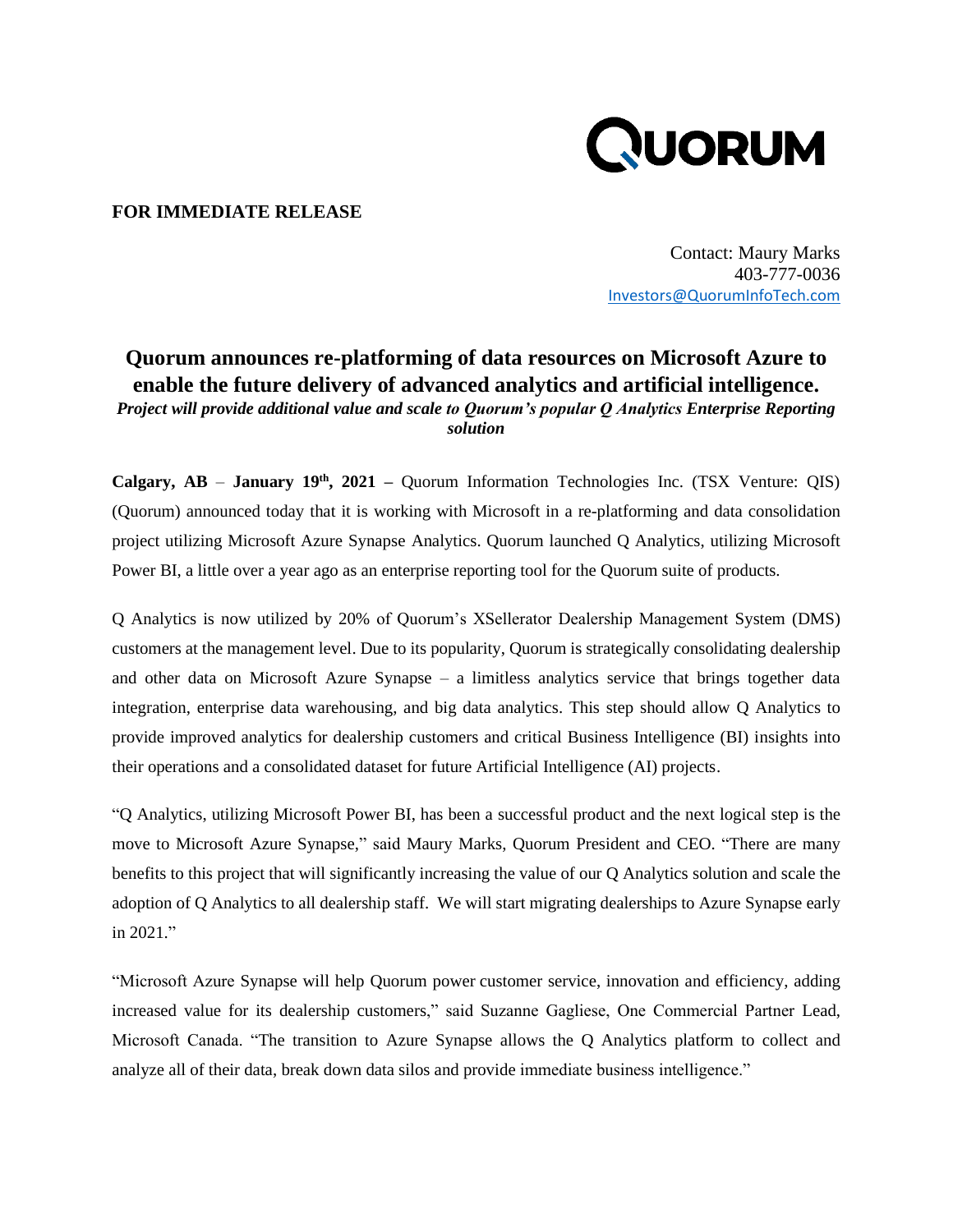For more information on Quorum, please visit: [www.QuorumInformationSystems.com](http://www.quoruminformationsystems.com/)

## **About Quorum Information Technologies Inc.**

Quorum is a North American company focused on developing, marketing, implementing and supporting its portfolio of software and services for automotive dealerships that includes:

- XSellerator, a Dealership Management System (DMS) that automates, integrates and streamlines key processes across departments in a dealership, and emphasizes revenue generation and customer satisfaction.
- DealerMine CRM, a sales and service Customer Relationship Management (CRM) system and set of Business Development Centre services that drives revenue into the critical sales and service departments in a dealership.
- Autovance, a modern retailing platform that helps dealerships attract more business through Digital Retailing (DR), improve in-store profits and closing rates through its desking tool and maximize their efficiency and CSI through Autovance's F&I menu solutions fee.
- Advantage, a full showroom system for both franchised and independent dealerships and a comprehensive management system that includes accounting for the independent market.

Quorum Information Technologies Inc. is traded on the Toronto Venture Exchange (TSX-V) under the symbol QIS. For additional information please go to www.QuorumInformationSystems.com.

## **Forward-Looking Information**

*This press release may contain certain forward-looking statements and forward-looking information ("forward-looking information") within the meaning of applicable Canadian securities laws. Forwardlooking information is often, but not always, identified by the use of words such as "anticipate", "believe", "plan", "intend", "objective", "continuous", "ongoing", "estimate", "expect", "may", "will", "project", "should" or similar words suggesting future outcomes. Quorum believes the expectations reflected in such forward-looking information are reasonable but no assurance can be given that these expectations will prove to be correct and such forward-looking information should not be unduly relied upon.*

*Forward-looking information is not a guarantee of future performance and involves a number of risks and uncertainties some of which are described herein. Such forward-looking information necessarily involves known and unknown risks and uncertainties, which may cause Quorum's actual performance and financial*